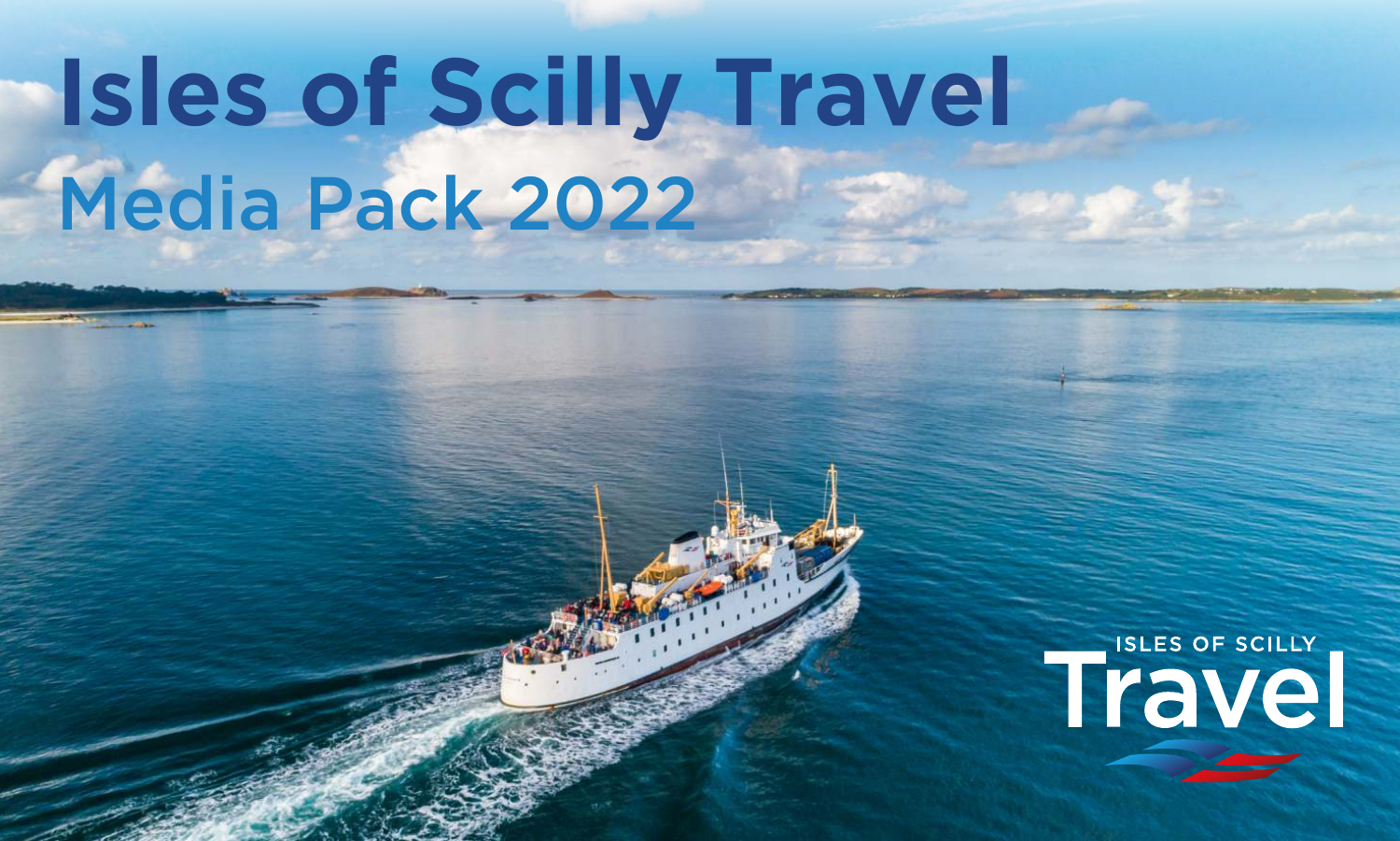# Welcome

We are Isles of Scilly Travel, providers of air and sea transport services to the Isles of Scilly. We can help to promote your brand with exposure across our digital channels and at multiple locations across our services in Devon, Cornwall and on the Isles of Scilly. Our audiences are excited to learn about products and services that will enhance their experience whilst visiting the Isles of Scilly.

'S Magazine' is our main publication and is a fantastic tool for those visiting the Isles of Scilly. Combining guest features, celebrations, handy guides and tips; 'S Magazine' is designed to connect with its reader with inspiring and engaging content. It's growing in popularity and offers a range of advertising options to suit all budgets.

We have several other unique opportunities available to promote your business. Our digital screens are a great way to promote your business to a captive audience and our display space in our Scillonian undercover walkway has a captive audience; we also have advertising spaces on our very popular Scillonian onboard Wi-Fi and our online accommodation directory. New for 2022 we're offering Scilly businesses the opportunity to showcase your products or services by working with us to create an online advertising package to raise awareness of your business amongst a relevant audience.





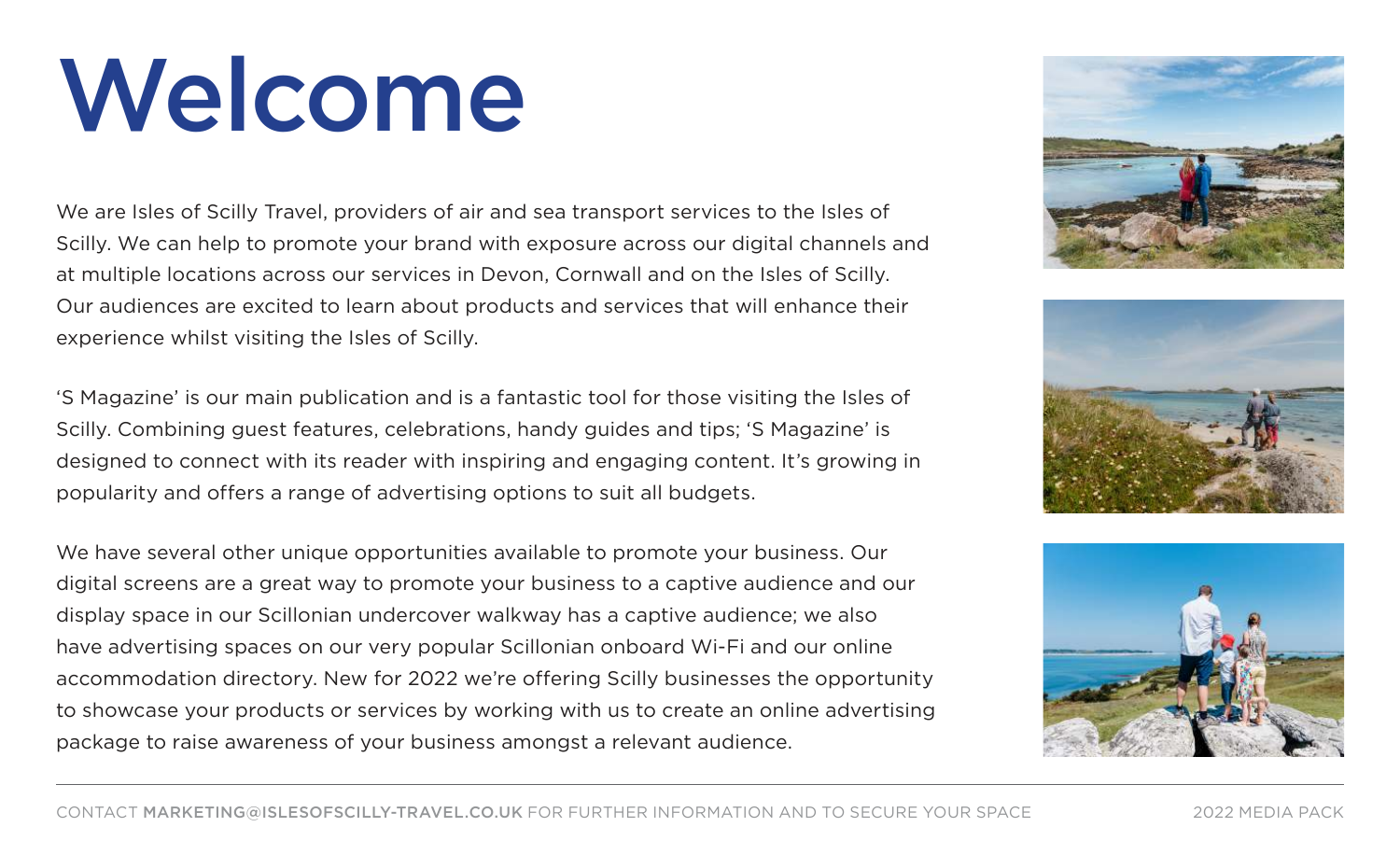# Discover Our Passengers





CONTACT MARKETING@ISLESOFSCILLY-TRAVEL.CO.UK FOR FURTHER INFORMATION AND TO SECURE YOUR SPACE 2022 MEDIA PACK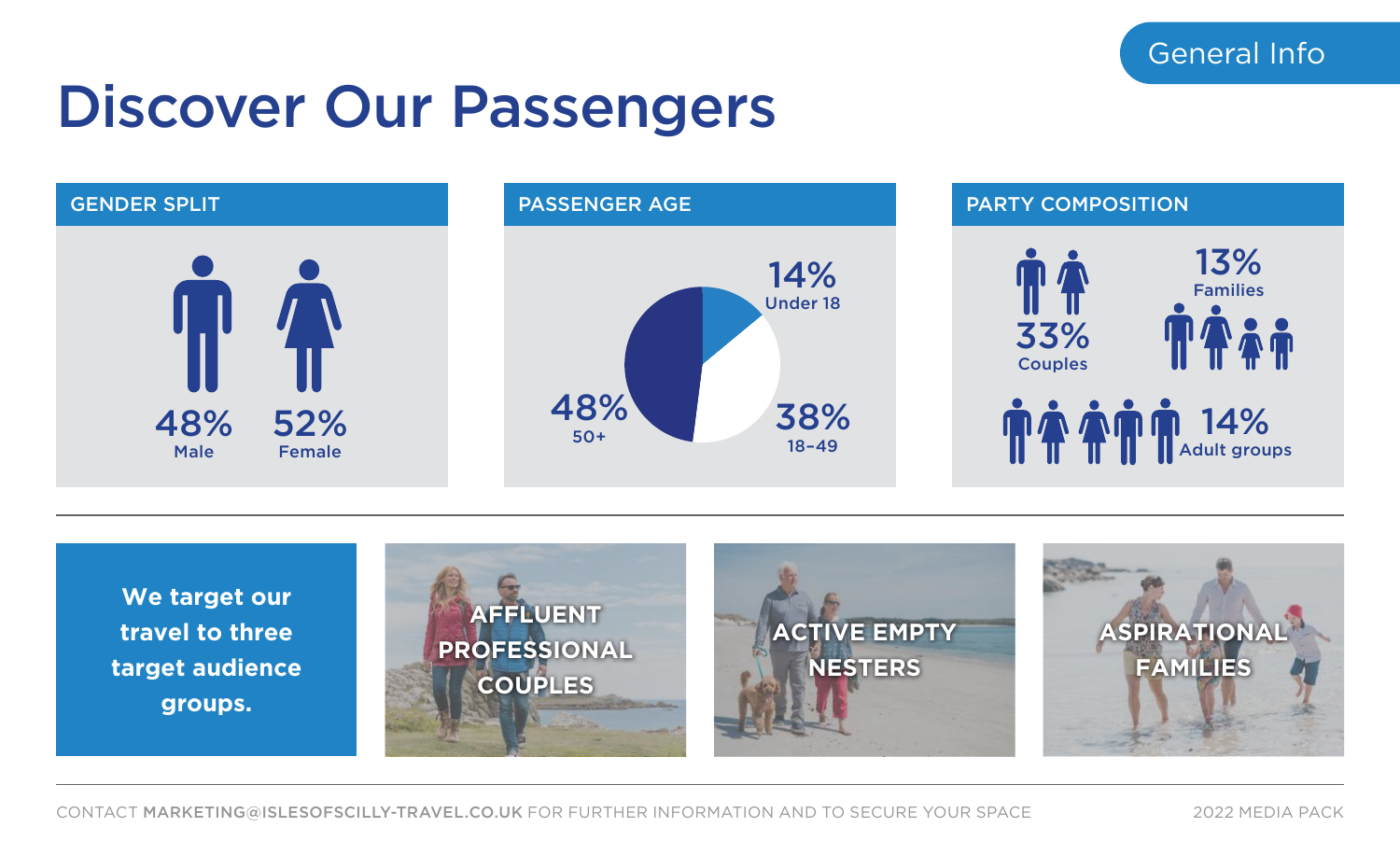# General Info

# Passenger Interests

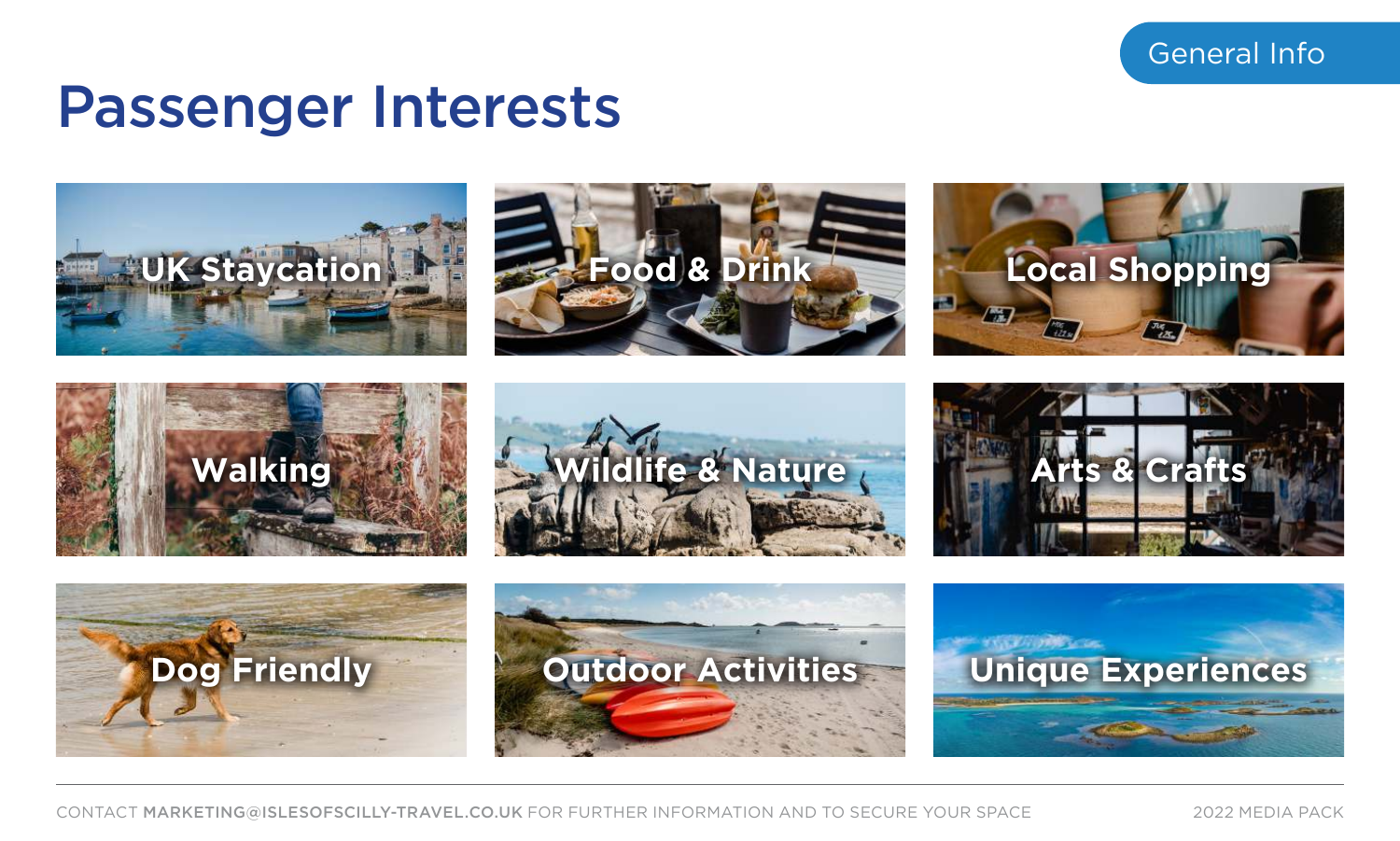# Why advertise with us?

We have captive audiences who are exposed to our advertising channels at a number of touch points before, during and after their visit.

We welcomed more than **260,000** passengers this year and our website has over **69,000** monthly unique visitors we can help your product or service to raise awareness and to increase it's visibility.

**WINDS CONTROL** 

# SCILLONIAN III SCILLY



General Info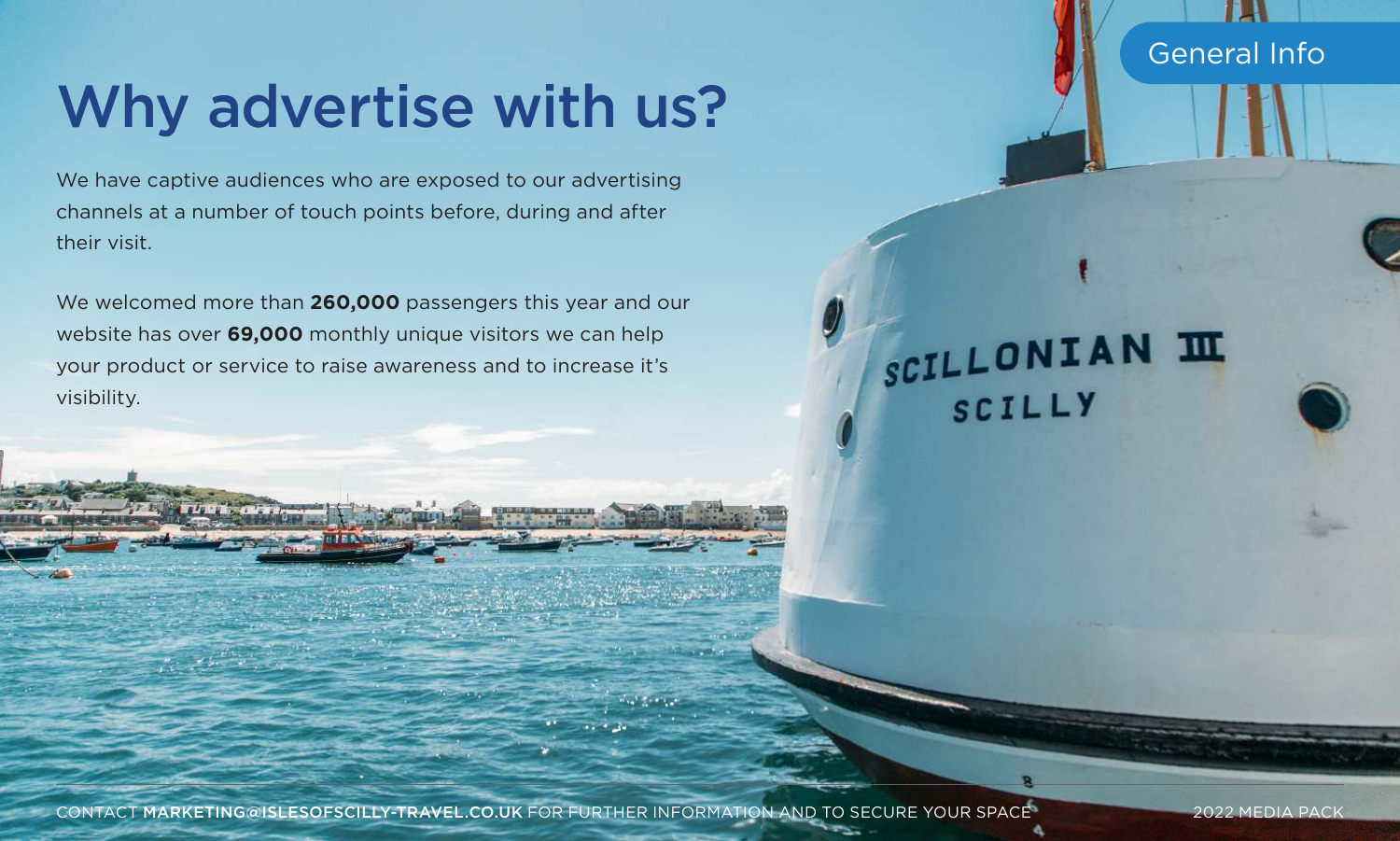# S Magazine



Our magazine is available for everyone to read online for free.

S Magazine has a variety of features from travel information, things to see and do on the islands to where to dine, accommodation options and activities to keep children entertained during the crossing on-board the Scillonian III or whilst waiting at the airport.

If you would like to undertake larger advertorial spaces, sponsor articles or have ideas on brand partnership opportunities please get in touch to discuss.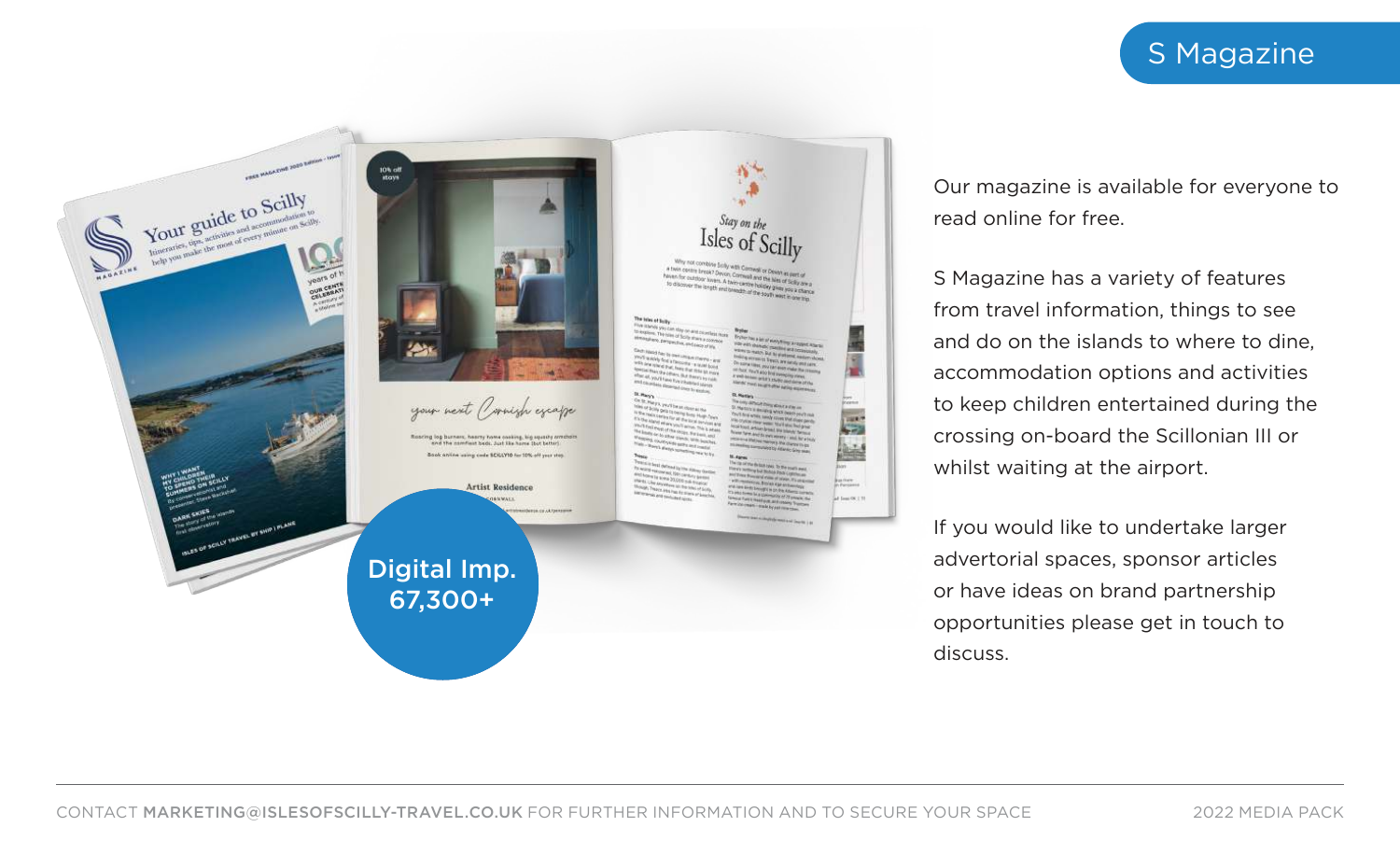# Rates & Specification

**2022 Edition - Issue 8 |** Copy Deadline: 28th January 2022 | Publication Date: 21st March 2022





## **Full Page Advert**

Bleed: 176x246mm Trim: 170x240 mm Cost: £550

## **Half Page Advert**

Trim: 140x103 mm Cost: £225

#### **Specification**

- All colours must be CMYK
- All fonts must be embedded or outlined
- Images should be at least 300dpi
- Acceptable file formats: PDF, JPEG, PNG

### **Product Listing**

#### Includes:

- 1 high res image with transparent or white background
- Product description (max. of 50 words)
- Product URL Cost: £100



## **Accommodation Listing**

## Includes:

- 3 high res images
- Accommodation name
- Accommodation location
- Accommodation URL
- Standard listing on our online directory Cost: £125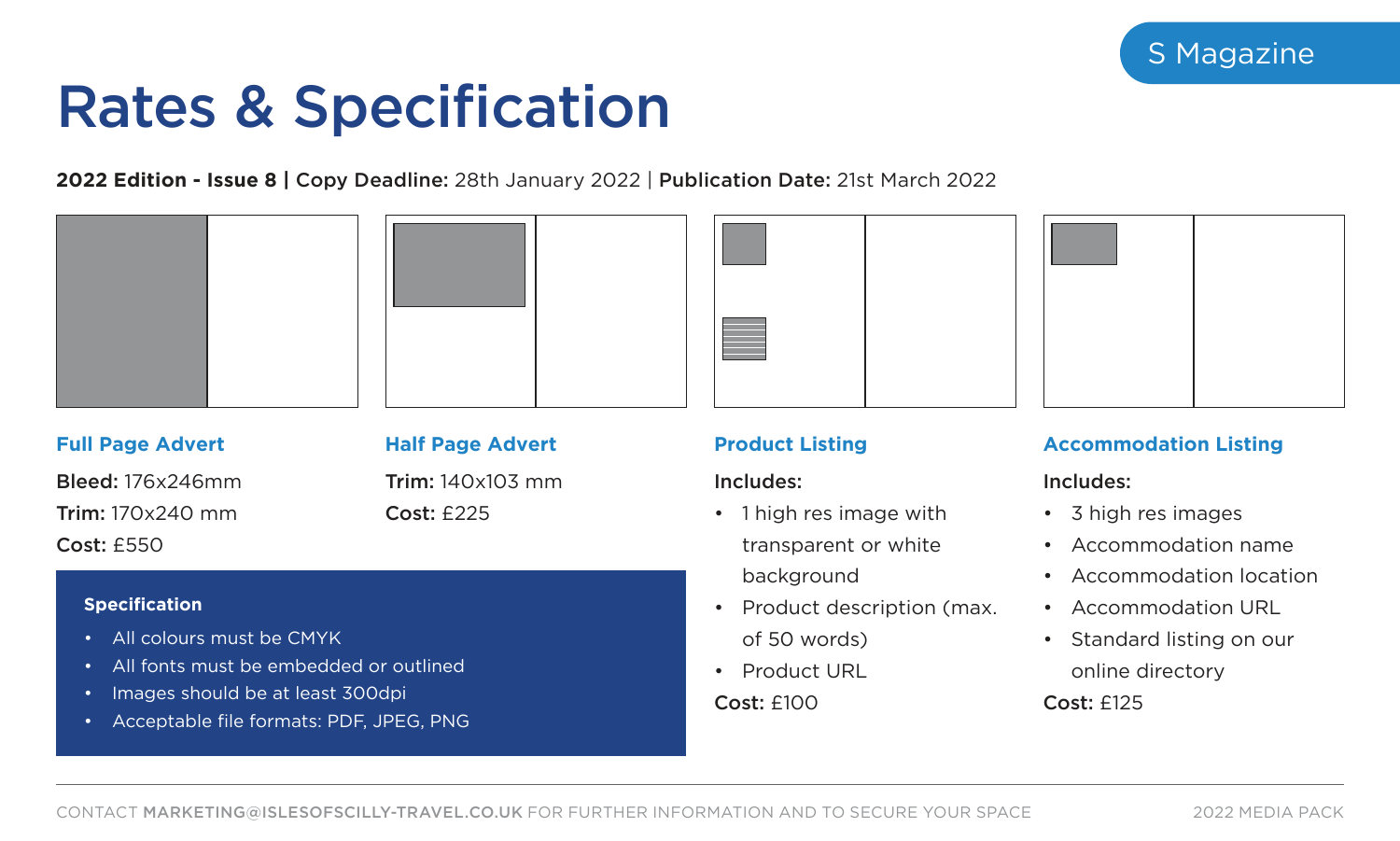# Online Content

# Working with us **FOR 2022**

Showcase your product or service by creating a digital package to raise awareness of your business amongst a relevant audience *(open to businesses on the Isles of Scilly only)*.



**NEW 19** 

# **Blog Post**

#### What's included:

- Up to 500 words of copy
- 3 images
- 1 hyperlink
- Social post on our channels showcasing the blog
- Medium e-newsletter feature linked to the blog

Cost: £325

# **Social Media Post**

# What's included:

- A post on Instagram, Facebook and Twitter.
- Up to 280 characters
- 1 image
- 1 hyperlink
- Your handle included

Cost: £75



### **Monthly E-Newsletter**

## Premium Feature includes:

- Higher prominence
- 1 image
- Up to 250 characters
- 1 hyperlink

# Cost: £100



# **Monthly E-Newsletter**

# Standard Feature includes:

- 1 image
- Up to 150 characters
- 1 hyperlink
- Cost: £75



CONTACT MARKETING@ISLESOFSCILLY-TRAVEL.CO.UK FOR FURTHER INFORMATION AND TO SECURE YOUR SPACE 2022 MEDIA PACK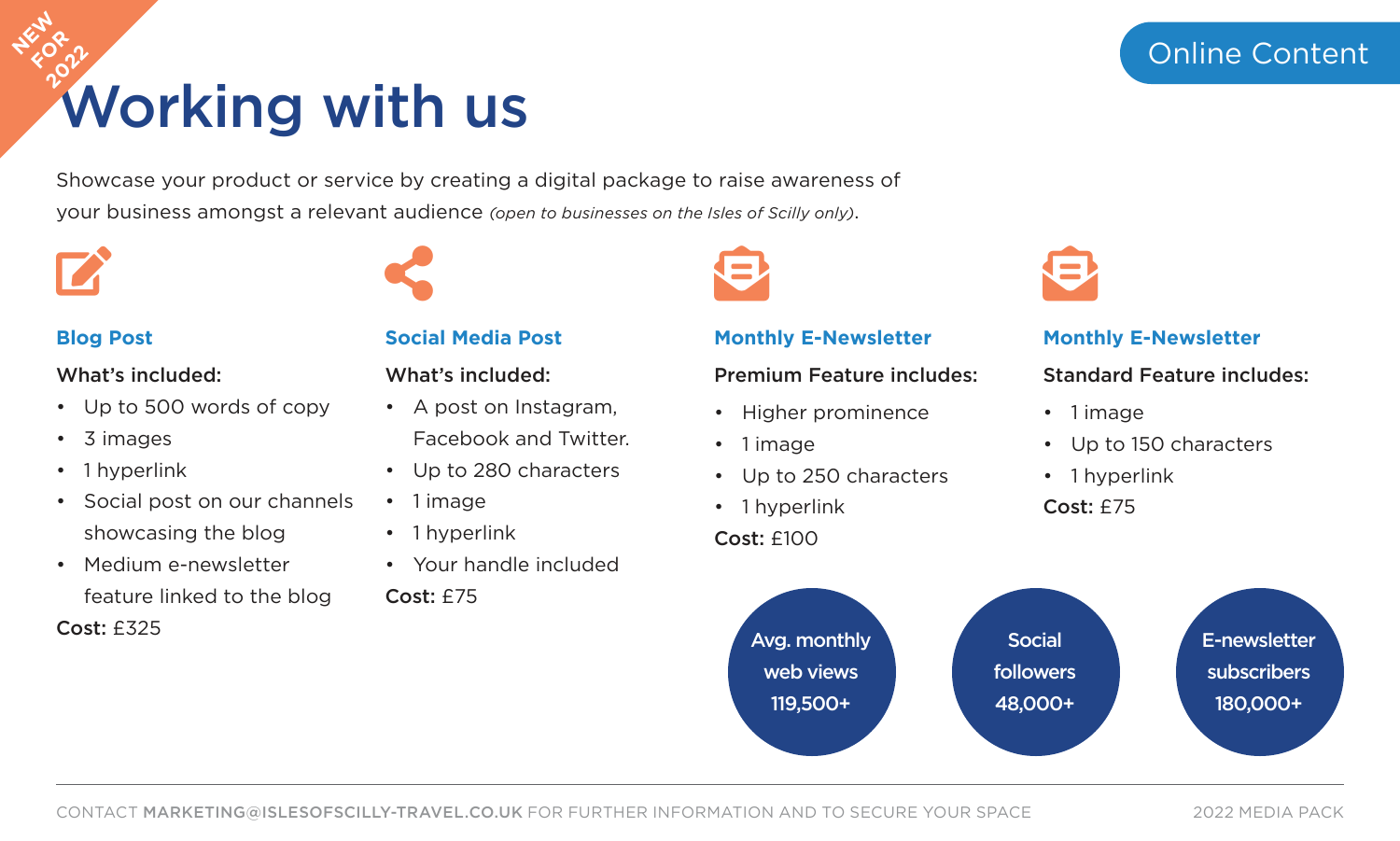# Christmas Gift Listing **NEW 19 FOR 2022**

Showcase your product or service for Christmas amongst a relevant audience by featuring in our December blog, scheduled for the first week of the month. *(open to businesses on the Isles of Scilly only)*.

# **What's included:**

K B

- Up to 50 words of copy in our December Christmas Gift List Blog
- 1 image with transparent or white background
- 1 hyperlink
- Blog featured as the leading story in our December e-newsletter
- Blog featured on all our social media channels

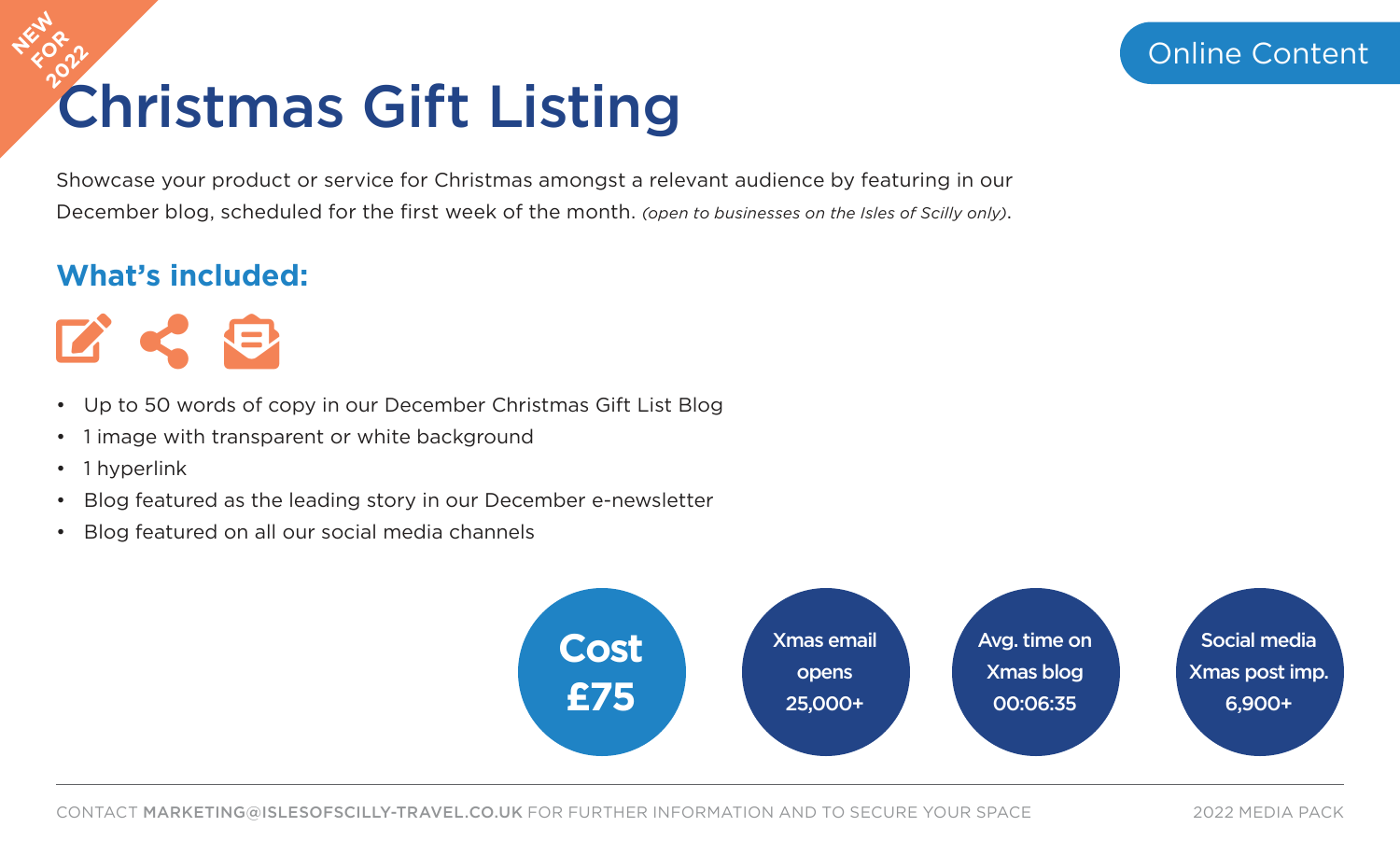# Advertise Here

### **Digital Screens**

We have 12 x 48 inch digital screens playing a rotation of your advert on Scillonian III and at our airport at Land's End. With a sailing time of 2hrs and 45mins this is a great opportunity to promote your business to a captive audience.

- Size: 1920x1000px
- Format: JPEG
- File size: Max. 500kb
- Cost: £400 / £700

Note: Please keep graphics simple and text large as screens are viewed from a distance.

# **Scillonian WiFi**

Our very popular onboard WiFi services for Scillonian passengers offers two advertising spaces on its login screen.

- Size: 250x250px
- Format: JPEG or GIF
- Cost: £500

Note: Please do not supply animated GIFS.



#### **Advert Boards**

Display your advert on our undercover walkway on Penzance quay. A prime spot for for viewing as passengers pass to board Scillonian III.

- Size: 482.6x431.8mm
- Format: PDF or JPEG
- **Images:** At least 300dpi
- **Colour:** CMYK
- $\cdot$  Cost:  $f800$

Note: All fonts must be embedded or outlined



## **Online Listing**

Showcase your property with a listing on our website's accommodation directory. Standard entry Includes:

- 4 images
- A short description
- From price
- 1 hyperlink
- Cost: £100

#### Premium entry Includes:

- 8 images & 1 video
- Extended description
- Brochure download
- From price
- 1 hyperlink
- Cost: £375